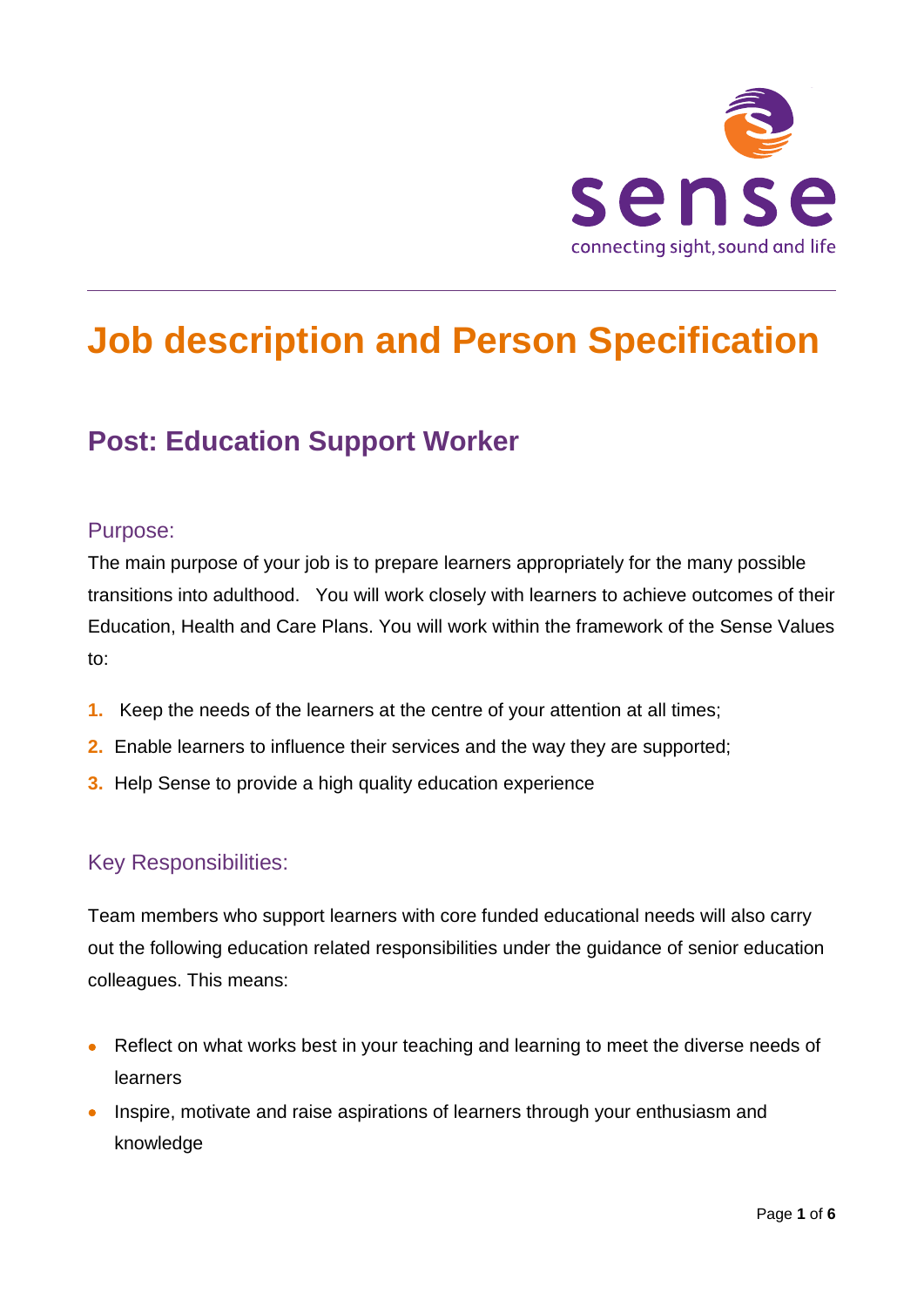Job description and Person Specification



- Be creative and innovative in selecting and adapting strategies to help learners to learn
- Value and promote social and cultural diversity, equality of opportunity and inclusion
- Build positive and collaborative relationships with colleagues and learners
- Evaluate your practice with others and assess its impact on learning
- Manage and promote positive learner behaviour
- Motivate and inspire learners to promote achievement and develop their skills to enable progression
- Promote the benefits of technology and support learners in its use
- Address the mathematics and English needs of learners and work creatively to overcome individual barriers to learning
- Contribute to organisational development and quality improvement through collaboration with others
- Maintaining a Continuous Professional Development (CPD) profile to meet Ofsted expectations.
- Representing the college at external professional development events for Education Support Workers.
- Maintaining an understanding of the Ofsted Common Inspection Framework and Sense's compliance.
- Attending and contributing to learner reviews
- Attending and contributing to Core Education Team meetings

## **Person Specification**

This section outlines the experience, knowledge, skills and abilities the job holder needs in order to fulfil the requirements of the post.

Essential criteria are those which the job holder must have in order to do the job; and will be used to shortlist you for interview for the role.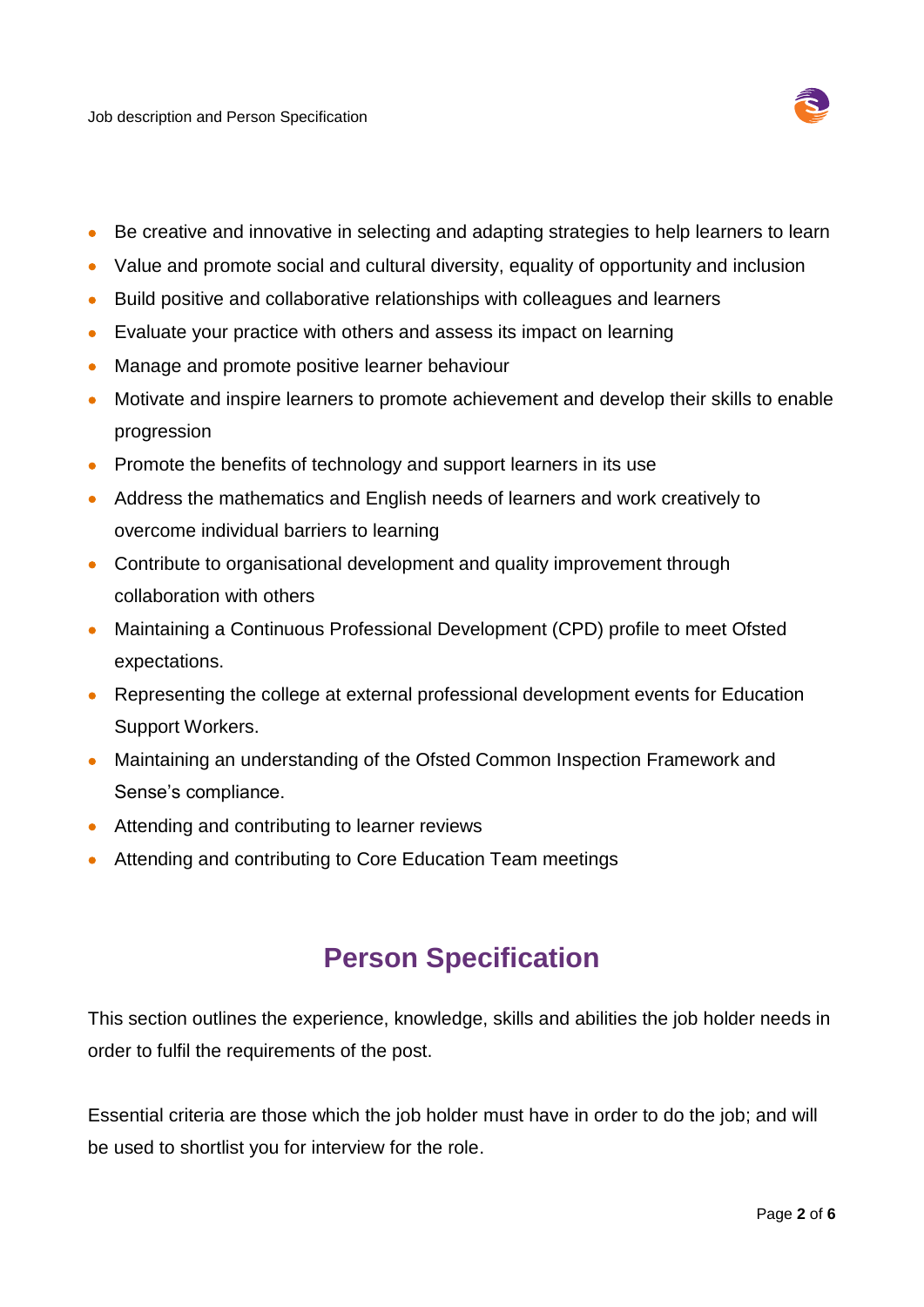

Desirable criteria are those qualities that would be either useful, or an advantage or those which the jobholder can be trained to do.

Please use the 'Supporting Statement' section of the application form to evidence how you meet the essential criteria as well as how your practice reflects Sense Values.

| <b>Education and Training</b>                                                                              |                                                                                                                                                 |
|------------------------------------------------------------------------------------------------------------|-------------------------------------------------------------------------------------------------------------------------------------------------|
| <b>Essential Criteria</b>                                                                                  | <b>Desirable Criteria</b>                                                                                                                       |
|                                                                                                            |                                                                                                                                                 |
| A good level of general education including<br>literacy and numeracy to Level 2.                           | QCF Preparing to Teach in the Lifelong<br>Learning Sector (PTLLS) Level 3                                                                       |
| Willingness to work towards a Level 3<br>teaching support qualification                                    | British Sign Language Level 1 or above                                                                                                          |
|                                                                                                            | <b>Health and Social Care Diploma</b>                                                                                                           |
|                                                                                                            | I.T. qualification to Level 2                                                                                                                   |
| <b>Achievements and Experience</b>                                                                         |                                                                                                                                                 |
| <b>Essential Criteria</b>                                                                                  | <b>Desirable Criteria</b>                                                                                                                       |
| Positive attitude towards working with<br>people with special educational needs and<br>disabilities (SEND) | Recent experience of working with people<br>with sensory / dual sensory impairment /<br>complex needs using a range of<br>communication methods |
| Demonstrate an understanding of the Ofsted<br><b>Education Inspection Framework.</b>                       | Recent experience of working in specialist<br>education college or other setting                                                                |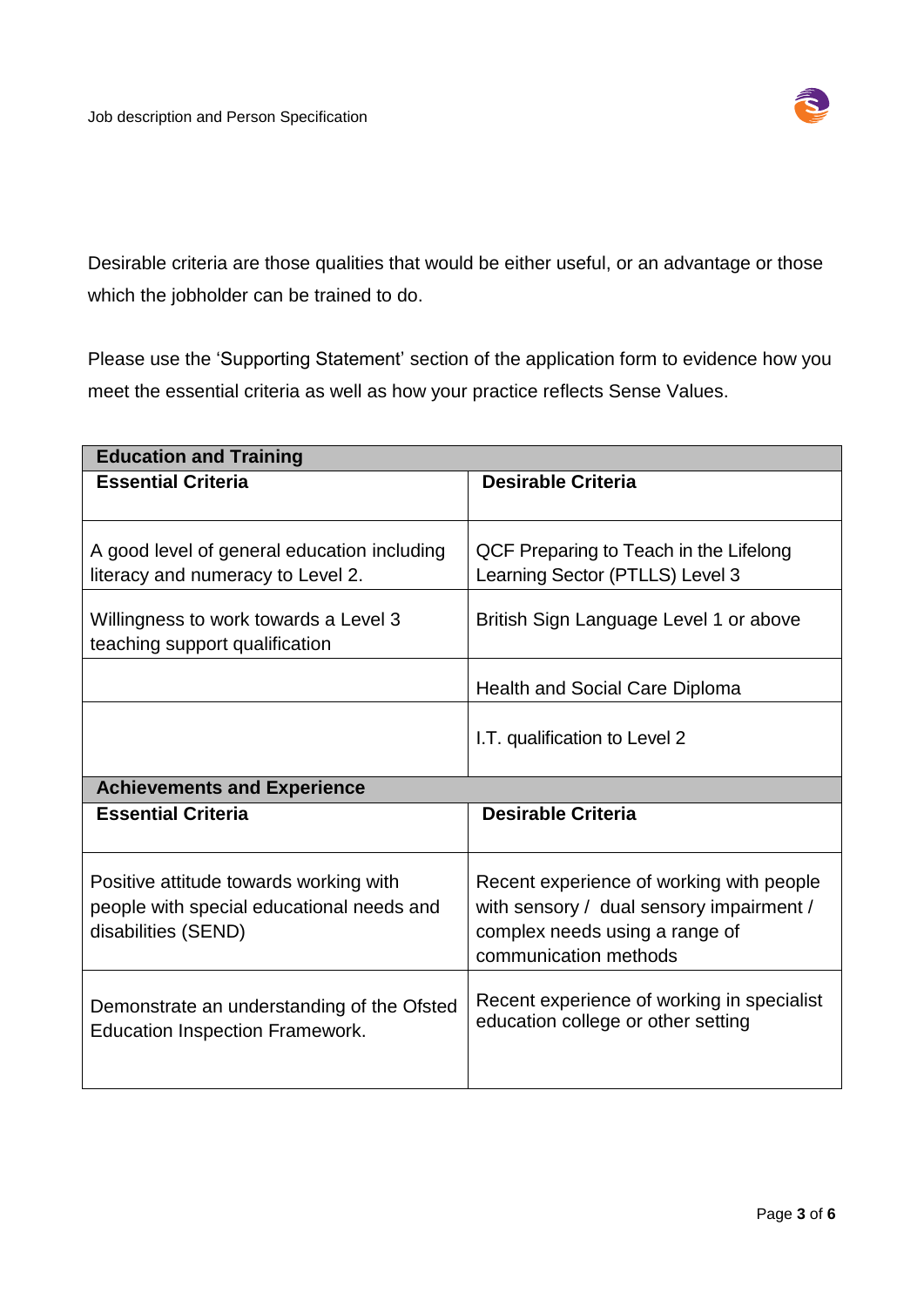

| Understanding the importance of person -<br>centred planning and have the ability to<br>contribute to and support the development<br>and monitoring of person centred plans and<br>education, health and care plans. | Experience of supporting assessment of<br>learners with special educational needs<br>and disabilities (SEND) |
|----------------------------------------------------------------------------------------------------------------------------------------------------------------------------------------------------------------------|--------------------------------------------------------------------------------------------------------------|
| Understand the importance of record                                                                                                                                                                                  | Experience of outcome based service                                                                          |
| keeping and have the ability to maintain                                                                                                                                                                             | delivery and completing the required                                                                         |
| accurate records.                                                                                                                                                                                                    | records which evidence this                                                                                  |
|                                                                                                                                                                                                                      | Experience of mentoring learners                                                                             |
|                                                                                                                                                                                                                      | Experience of supporting people with                                                                         |
|                                                                                                                                                                                                                      | behaviour that can be challenging                                                                            |
|                                                                                                                                                                                                                      | Experience of handling money that belongs                                                                    |
|                                                                                                                                                                                                                      | to other people                                                                                              |
|                                                                                                                                                                                                                      | Recent experience of providing personal                                                                      |
|                                                                                                                                                                                                                      | care                                                                                                         |
|                                                                                                                                                                                                                      | Experience of using a range of person                                                                        |
|                                                                                                                                                                                                                      | centred planning tools                                                                                       |
|                                                                                                                                                                                                                      |                                                                                                              |
| <b>Skills &amp; Abilities</b>                                                                                                                                                                                        |                                                                                                              |
| <b>Essential Criteria</b>                                                                                                                                                                                            | <b>Desirable Criteria</b>                                                                                    |
| An ability and willingness to provide support                                                                                                                                                                        |                                                                                                              |
| to people who need it with dressing and                                                                                                                                                                              |                                                                                                              |
| personal care                                                                                                                                                                                                        |                                                                                                              |
| An ability to summarise and record                                                                                                                                                                                   |                                                                                                              |
| information in a way that can be readily                                                                                                                                                                             |                                                                                                              |
| understood by others                                                                                                                                                                                                 |                                                                                                              |
|                                                                                                                                                                                                                      |                                                                                                              |
|                                                                                                                                                                                                                      | An ability to plan and deliver inclusive                                                                     |
|                                                                                                                                                                                                                      | teaching sessions under the guidance of                                                                      |
|                                                                                                                                                                                                                      | experienced educational colleagues                                                                           |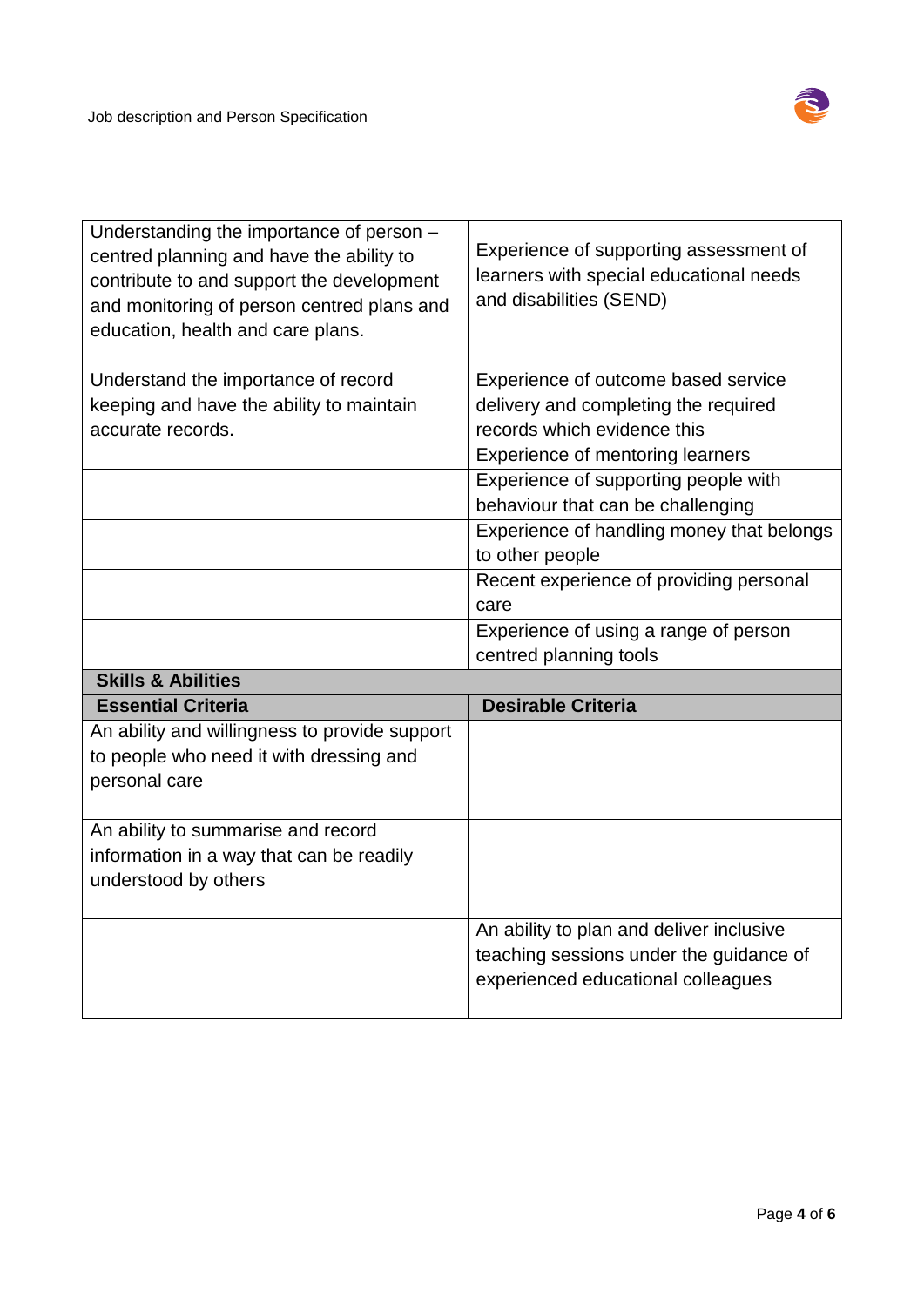

#### **Our Values**

**Everything we do is underpinned by five core values. These values shape the way we work as we pursue our vision of a world where no one, no matter how complex their disabilities is isolated, left out, or unable to fulfil their potential.**

#### **We include**

We are determined to provide a place where everyone belongs. Where difference is valued and no one is left out. We take time to understand each other, however we may communicate. And we involve each other, especially in the things that affect us directly.

#### **We collaborate**

We bring people together and make connections. Because though we may all connect differently, we are all connected. And by sharing, learning, working and contributing together, we can achieve so much more.

#### **We find a way**

We think creatively, seeing potential and possibility. Always finding a way, however long it takes.

#### **We challenge**

We think risk is a part of life to embrace and work with, not avoid. We constantly challenge ourselves and the status quo, working hard to make the world a place for everyone. When things go wrong, we're honest, we learn, we do better.

#### **We celebrate**